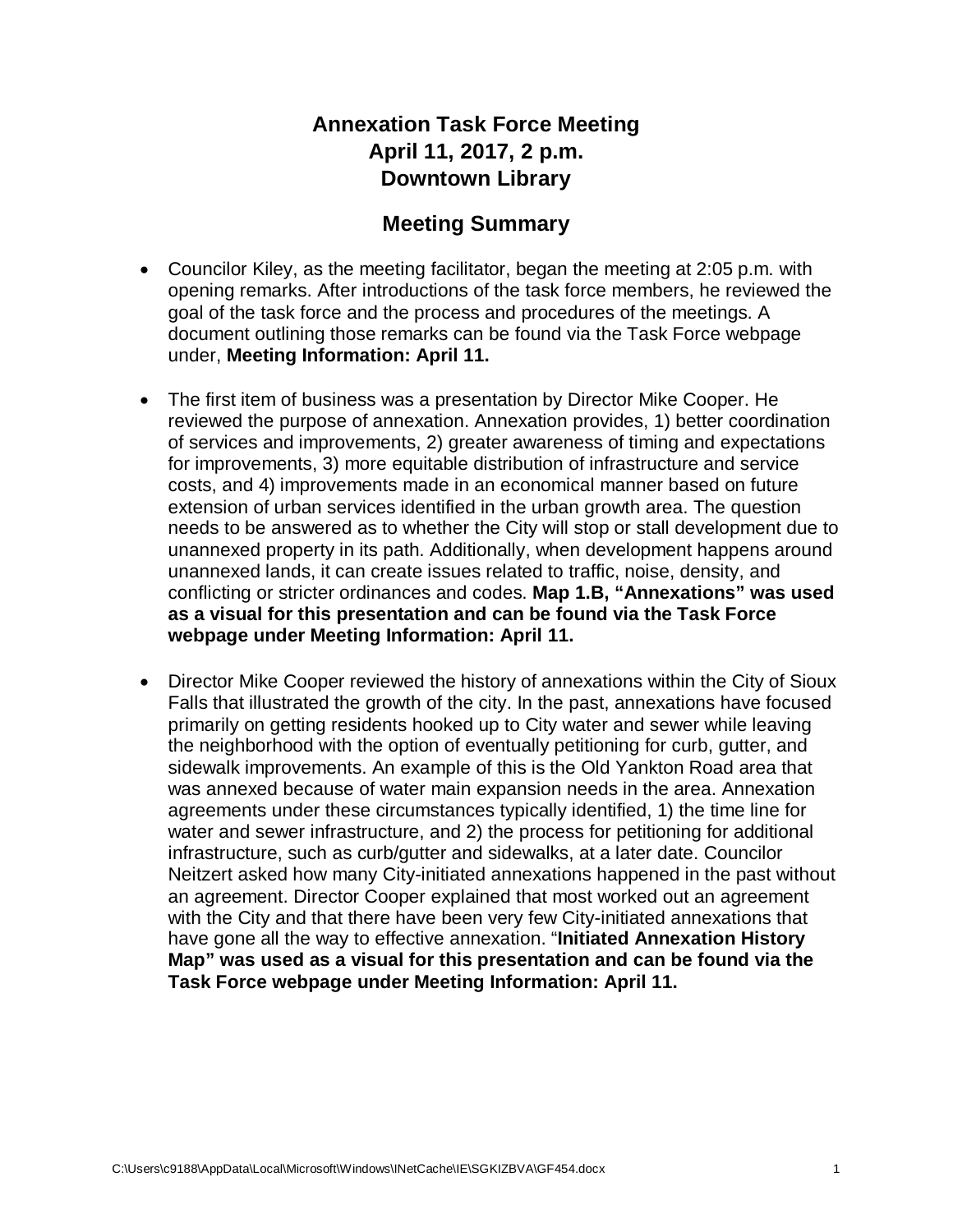- Assistant City Attorney Danny Brown provided an overview of the state statutes guiding annexations. He explained that annexation results in zoning authority, inclusion in the City's comprehensive plan, and new regulations on annexed areas. There are two forms of annexation, petitioned-initiated annexation, and City-initiated annexation. A purpose of the annexation statutes is to help apprise the residents of the cost of annexation and to prohibit annexation by municipalities that are unable to render reasonable services. A petitioned annexation requires signatures from owners of at least 75 percent of the areas valuation and 75 percent of the areas registered voters to have the ability to move forward. There is also a statute that requires the land to be contiguous. Contiguous means the property touches land that is already annexed, there is a showing of a community interest flowing from one of the justifications for a natural and reasonable annexation, and the annexation is natural and reasonable. A petitioned annexation has additional requirements in City ordinance requiring an analysis of the annexation. The analysis is completed by the petitioner(s) and City staff and is provided to the City Council in the form of a staff report. Petitioned annexations allow for negotiations and agreements to take place with the property owner. Under certain circumstances, a preannexation agreement can take place. This type of agreement provides property owners an opportunity to plan for future annexation and improvements. The annexation process is outlined in state law, Chapter 9-4, (available via the Task Force webpage under Meeting Information: April 11). City-initiated annexation requires a study to be completed determining the need for the area and to identify the resources necessary to extend the municipal boundaries. Councilor Neitzert asked what the minimum infrastructure is that the City needs to provide and whether a neighborhood would be allowed to not have curb and gutter. Mr. Brown stated, after annexation, the City needs to provide services that are substantially equivalent in standard and scope to what all other City properties have. However, an agreement could be reached between the City and the property owners to outline other options. **There were no visuals displayed on a board for this presentation, but copies of the state law and City ordinance sections were available in the handout. It is also available via the Task Force webpage under Meeting Information: April 11.**
- Urban Planner Albert Schmidt gave an overview of unannexed property currently within city limits and displayed a map displaying the 62 areas. Mr. Schmidt explained that these areas were identified using criteria that the land is either completely surrounded by annexed lands, the land is surrounded on at least three sides by annexed lands, or it is a group of rural homes that abut annexed lands. Mr. Schmidt also noted the annexation areas shown do not reflect any preferred annexation order. Since 2015, the City has been successful in working with three of the areas shown to become annexed and one of the areas on a preannexation agreement. The 62 areas range widely in size, character, and other details:
	- o Number of homes—231 to no homes.
	- o Six areas are used entirely for agriculture.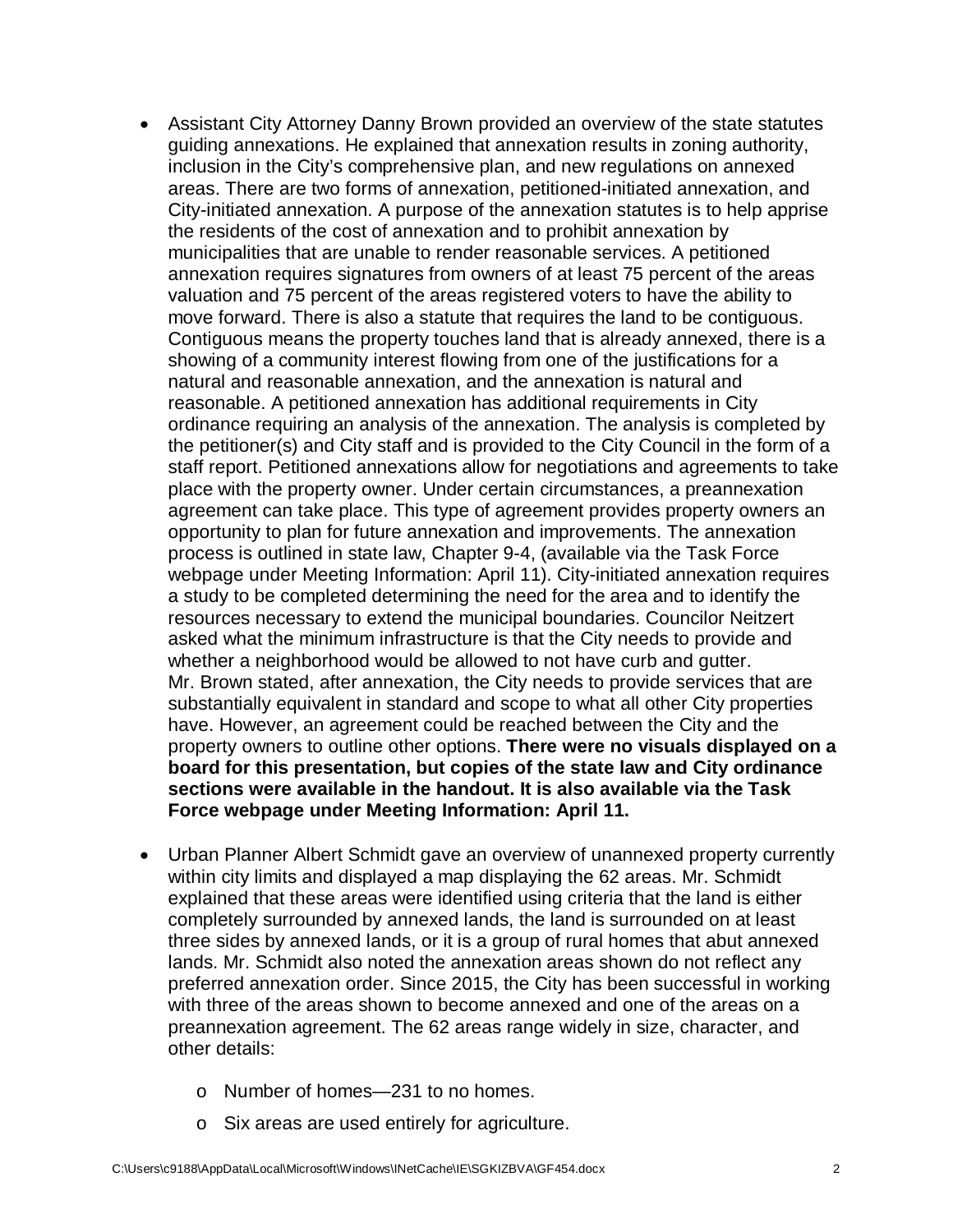- o 42 areas are without any agricultural land.
- o 19 of the properties are zoned either rural residential, commercial, or something other than agriculture.
- o The distance from the police station in downtown Sioux Falls ranges from 6.4 miles to 3.1 miles.
- o The distance from a fire station ranges from 0.01 miles to 2.79 miles.
- o The distance from a library ranges from 4.28 miles to 0.44 miles.
- o The distance from a park ranges from 1.46 miles to 0.17 miles.
- $\circ$  Some of the property areas have paved roads and some gravel roads.
- $\circ$  Infrastructure ranges from having well water and septic tanks to having City water and sewer.

## "**Annexation Areas" was used as a visual for this presentation and a March 9, 2017, updated version of this visual can be found via the Task Force webpage under Meeting Information: April 11.**

- Urban Planner Albert Schmidt shared information about recent or planned Capital Improvement Projects (CIP). In early 2017, a map was created to illustrate the location of City investment in infrastructure in relation to the unannexed property. The unannexed land is surrounded by developed lands touching no less than 50 percent of its borders. "Developed lands" in this instance mean that the property is annexed into the City and there is a structure, or an existing use, that has been established and is in service on that property. In compiling this map, the 2017–2021 CIP list was used. Most of the projects that abut the unannexed land are road improvement projects; either minor street paving repairs (26th and 69th) or a full street reconstruction (85th, Tallgrass, Arrowhead Parkway, and Ellis). "**Annexation Areas With Land Percentage Res Units and CIP Projects" was used as a visual for this presentation and can be found via the Task Force webpage under Meeting Information: April 11.**
- Councilor Kiley remarked how the annexation process could have been addressed entirely by the City Council or the Planning Department, but they have chosen to involve all parties in the discussion before moving forward.
- Future meeting times and locations will be directed by the Task Force.
- Topics discussed by the members of the Task Force following all agenda items revolved around costs of annexation, character of neighborhoods, concerns about fairness, and keeping mindful of showing compassion when dealing with this issue. Some historical review may be beneficial to determine who the responsible parties were in the past for improvement costs, how to evaluate areas, and some of the reasons behind the existing conditions of older unannexed areas that will eventually be considered. Additionally, attention should be paid to reality and triggers such as how trailers and RVs will be affected.